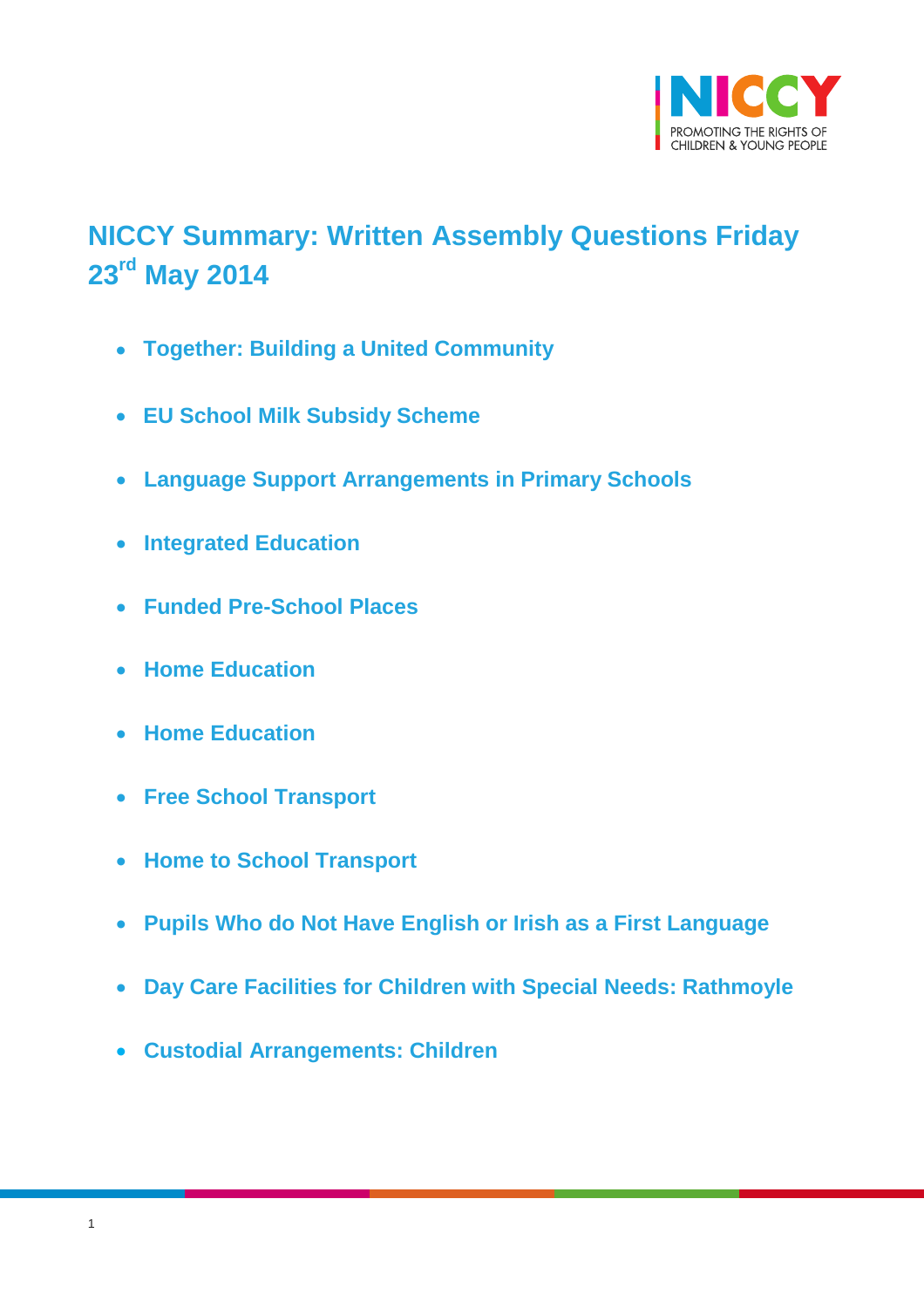

# **Office of the First Minister and deputy First Minister**

## <span id="page-1-0"></span>**Together: Building a United Community**

**Mr Ross** asked the First Minister and deputy First Minister for an update on Together: Building a United Community. (AQO 6076/11-15)

**Mr P Robinson and Mr M McGuinness:** Work is progressing across all 7 headline actions that were announced alongside the publication of Together: Building a United Community.

The Minister of Education announced on 10 April that 15 expressions of interest have been lodged with his Department under the Shared Education Campuses Programme. The proposals submitted will be assessed with a view to successful projects being announced before the summer break.

In respect of the United Youth Programme, significant stakeholder engagement has taken place culminating with the United Youth Programme Design Day in January of this year, which involved over 250 stakeholders. A Project Board has been established and work is progressing across a broad range of issues. A pilot programme has already been established to test elements of the design.

With regard to summer schools, we have agreed a pilot year Interventions Programme which will be run in Belfast City Council area from summer 2014 with other Council areas following as soon as possible.

The locations of the first 2 Urban Villages were announced on 20 March 2014 as Colin and Lower Newtownards Road. Each area will be recognised as a zone for development, and the Department for Social Development will convene Project Boards to co-ordinate and oversee the planning, design and delivery of all aspects of the urban villages.

The 10 Shared Neighbourhood Developments will be delivered through the Social Housing Development Programme. The projected project plan has been developed which outlines key milestones and targets for the 3 strands of this programme.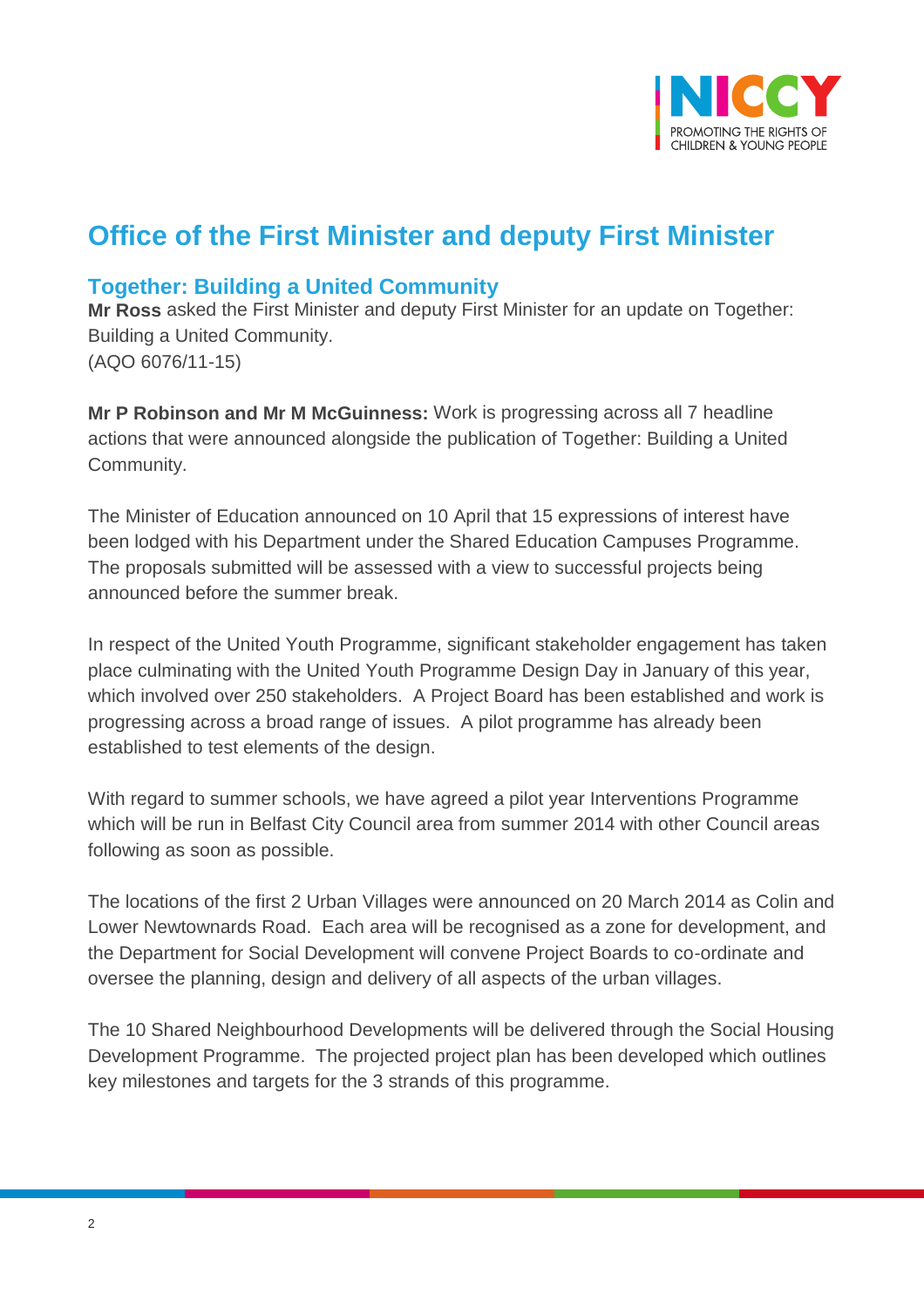

In relation to the Cross Community Sports Programme, the Department of Culture, Arts and Leisure is taking the lead in respect of this headline action and has developed proposals on a Programme.

With regard to the removal of Interface Barriers, a model has been developed to create an Interface Action Team to support project delivery and a list of pilot proposals and plans has been identified with anticipated delivery over the next 12-18 months.

Phase one of the Review of Good Relations Funding was completed in April and phase two is now underway. Work is also continuing with departments to take forward responsibilities in relation to the commitments that fall outside the 7 headline actions.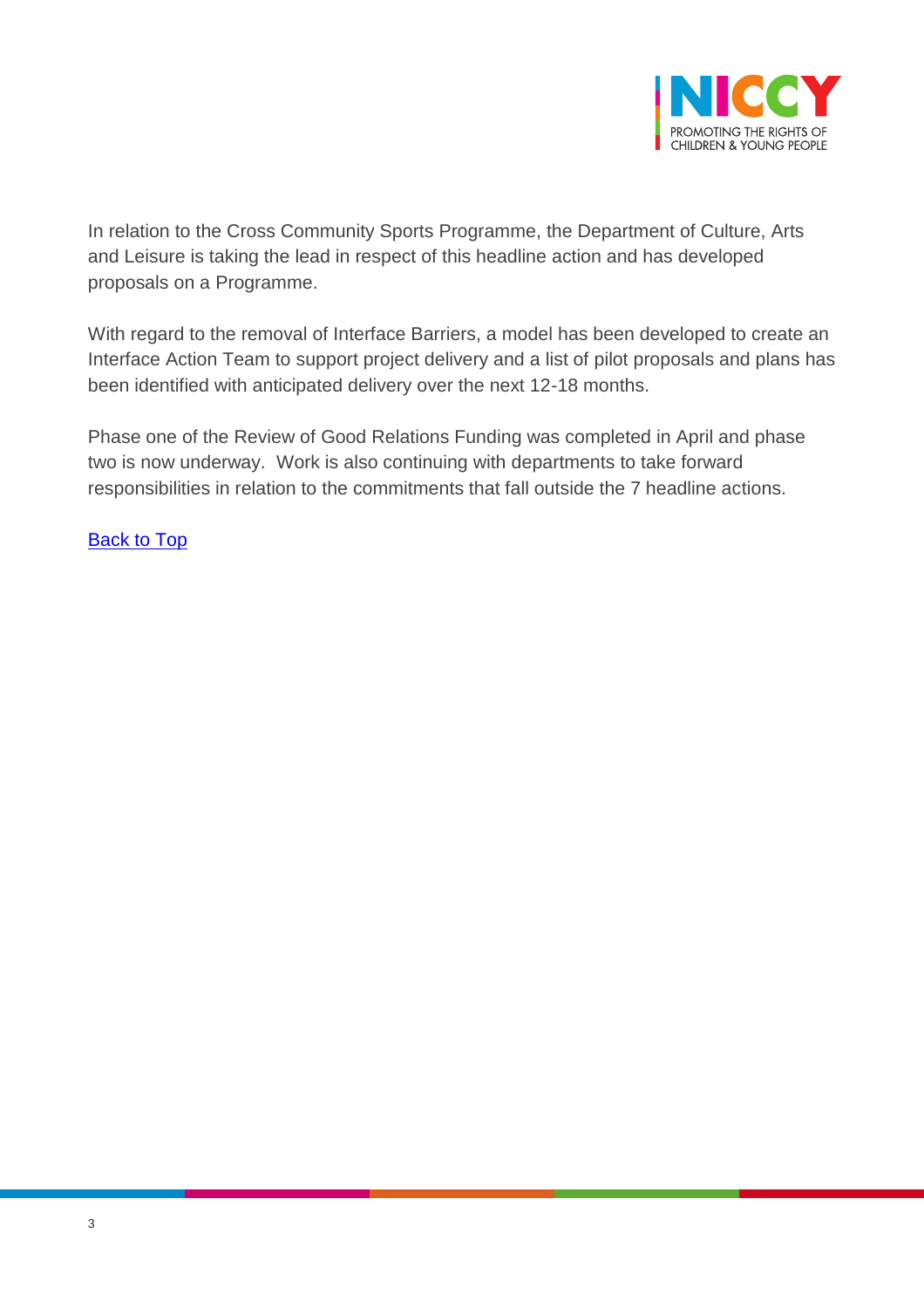

# **Department for Agriculture and Rural Development**

## <span id="page-3-0"></span>**EU School Milk Subsidy Scheme**

**Mr Dunne** asked the Minister of Agriculture and Rural Development for her assessment of the EU School Milk Subsidy Scheme. (AQO 6182/11-15)

**Mrs O'Neill:** I fully support the EU School Milk Subsidy Scheme as it provides positive health benefits for children who drink milk at an early age. Milk and dairy products are an excellent source of nutrients and it is good for children to develop sound eating habits at this early stage of life. That is why, in addition to the EU subsidy, we also provide a national "top-up" subsidy from the Executive's budget to help reduce the cost for participating children. I am pleased that this Scheme is available to all school children in the north and that all of our Education and Library Boards participate in delivery of the Scheme. As a result delivery arrangements are efficient and economical and costs are kept to a minimum.

Whilst overall there is a good level of uptake by nursery, primary and special schools I consider that there is room for improvement. I would therefore encourage every school and every parent of a child at school to avail of the benefits of the Scheme. Taking account of the fact that the benefits of the Scheme are available to all school children in the north and that there are excellent cost effective delivery arrangements in place, I believe that the Scheme is meeting its objectives within the modest budget available.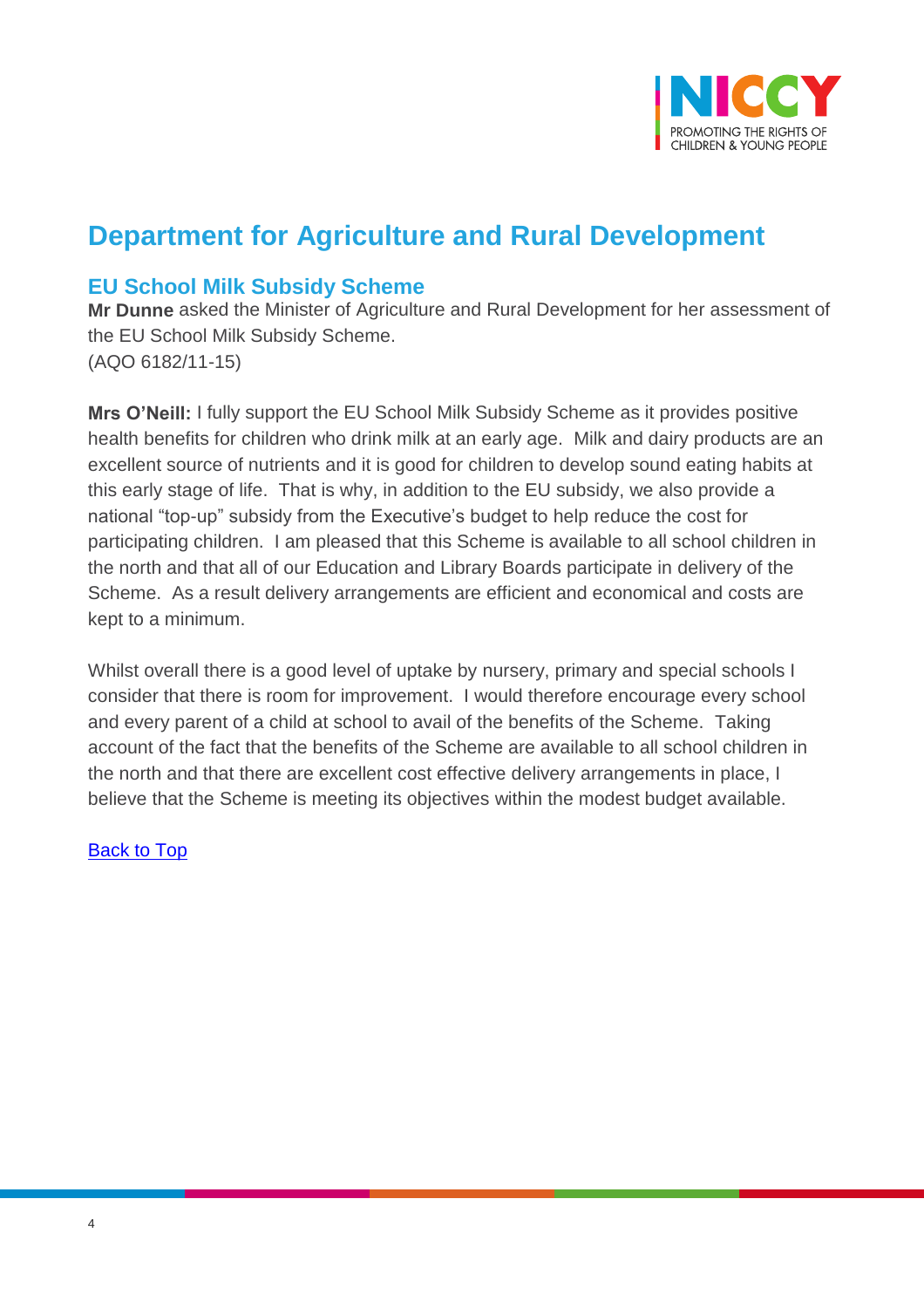

# **Department of Education**

## <span id="page-4-0"></span>**Language Support Arrangements in Primary Schools**

**Mr McNarry** asked the Minister of Education what language support arrangements are in place across primary schools to teach children who do not speak English or Irish as their first language; and to detail the costs of these services in each of the last two years. (AQW 33216/11-15)

**Mr O'Dowd (The Minister of Education):** My Department funds the regional Inclusion and Diversity Service (IDS), which is based in the North Eastern Education and Library Board, to provide advice and support to schools for their newcomer pupils. Further information on the work of IDS support available can be accessed at [http://www.education](http://www.education-support.org.uk/teachers/ids/)[support.org.uk/teachers/ids/.](http://www.education-support.org.uk/teachers/ids/)

Funding provided to IDS cannot be disaggregated by school sector; in the 2012/13 financial year IDS received funding of £816k from my Department and, in 2013/14 the funding was £735k. Schools also receive an additional element of funding for each Newcomer pupil on their register through the Common Funding Scheme (CFS). As outlined in paragraphs 3.60 to 3.65 of the 2013/14 Common Funding Scheme; newcomer pupils often require extra support, particularly in their first few years of education. For the purposes of designation and subsequent qualification for additional funding under the newcomer factor, schools should use the 'Newcomer, Guidelines for schools' which sets out the criteria for designation and the procedures and best practice to be used. Funding provided to primary schools in each of the last two financial years is outlined below:

|                 | CFF 2012/13            |                | CFF 2013/14            |                |
|-----------------|------------------------|----------------|------------------------|----------------|
|                 | <b>Newcomer Pupils</b> | <b>Funding</b> | <b>Newcomer Pupils</b> | <b>Funding</b> |
| Primary schools | 5.624.5                | £5,695,704     | 6.384.0                | £6,402,989     |

#### Primary Newcomer pupils and funding CFF 2012/13 and 2013/14

Figures include nursery class pupils where applicable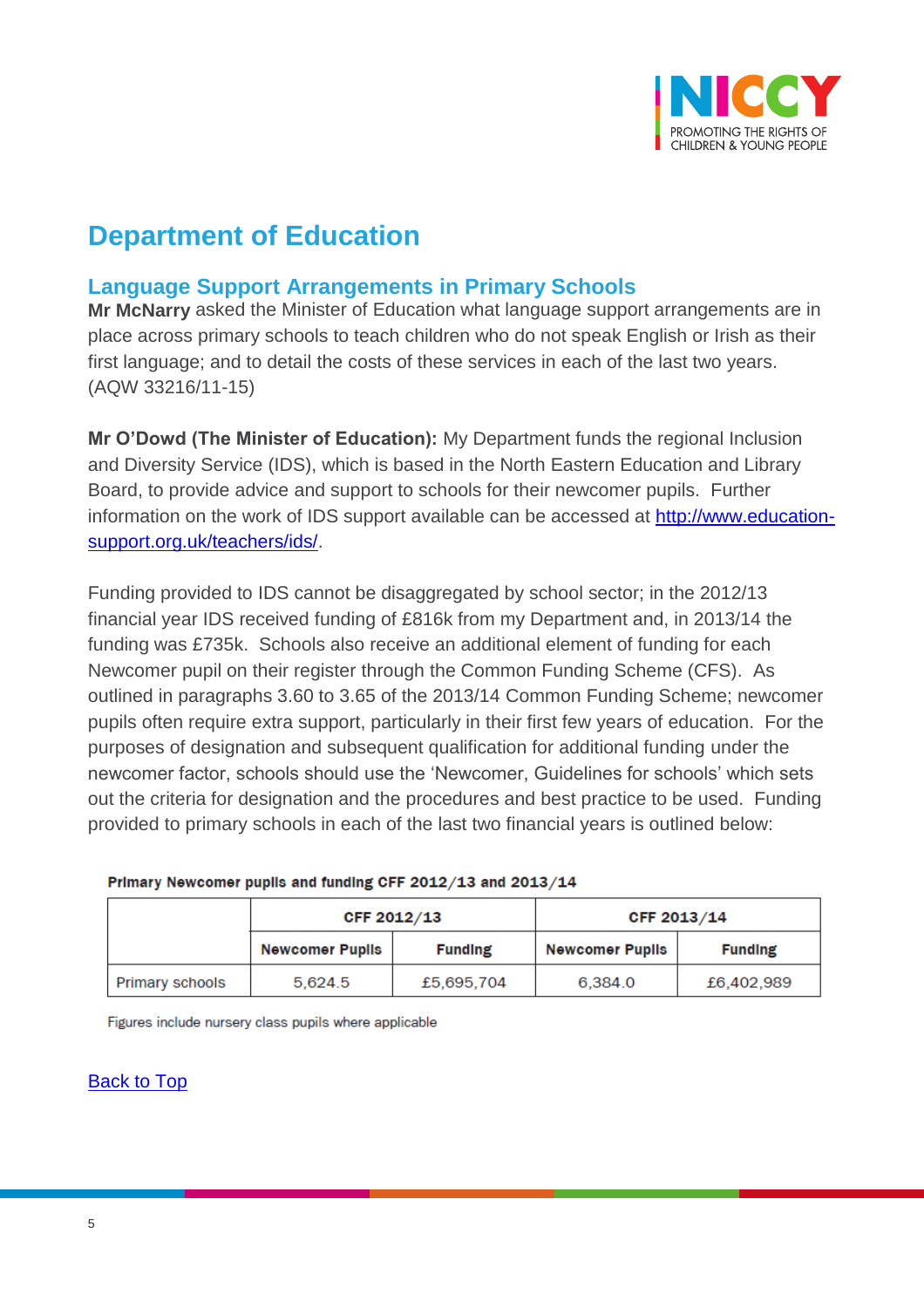

## <span id="page-5-0"></span>**Integrated Education**

**Mr McKay** asked the Minister of Education how he plans to develop integrated education over the next two years. (AQW 33276/11-15)

**Mr O'Dowd:** Under Article 64 (1) of the Education Reform (NI) Order 1989, my Department has a statutory duty to encourage and facilitate the development of integrated education (i.e. the education together, at school, of Protestant and Roman Catholic pupils). I take this duty very seriously, and will continue to do so.

To help encourage and facilitate the development of integrated education, the Department of Education will continue to provide annual funding to help schools with the process of transformation to integrated status. This supports schools in the initial stages of the transformation process and with the employment of a teacher, from the minority community in the school, to assist with religious education. The budget available for 2014/15 is £191k. In addition, Article 64 (2) of the 1989 Order allows the Department to pay grants to a body which has as an objective the encouragement or promotion of integrated education. In fulfilment of this legislation, my Department provides funding annually to the NI Council for Integrated Education (NICIE). Funding of £665k has been allocated for 2014/15.

I have met with officials from NICIE twice recently, to discuss proposals to further promote and facilitate the development and growth of integrated education. I remain willing to consider further innovative approaches which will facilitate the development of the sector. I recognise the vital and valuable contribution that integrated education, together with all other types of education, makes to building a peaceful and stable future for our children. Going forward, the Department of Education will ensure that it continues to have a rigorous approach to its duty to integrated education.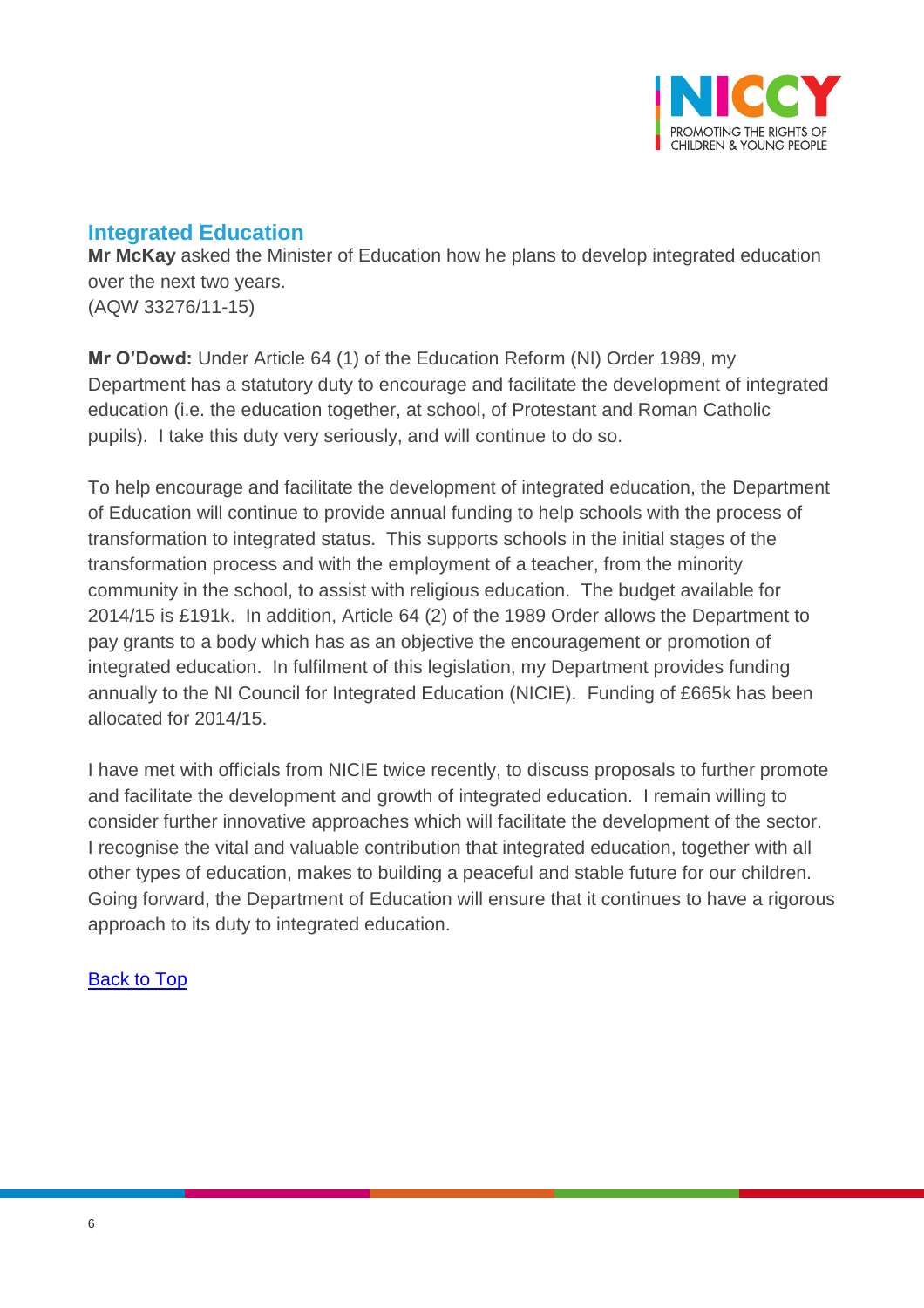

# <span id="page-6-0"></span>**Funded Pre-School Places**

**Mrs Dobson** asked the Minister of Education, in relation to meeting the Programme for Government 2011/15 target to provide a funded pre-school place for all children, whether he intends to build overcapacity into the pre-school system; and if so, how this can be achieved.

(AQW 33387/11-15)

**Mr O'Dowd:** The Pre-School Education Advisory Group (PEAG) of each Education and Library Board is responsible for ensuring there is sufficient pre-school provision in their local area. Sufficient funding has been provided by the Department to meet the projected need for pre-school places for the 2014/15 academic year and this will be kept under review as the admissions process progresses.

In 2012/13 and 2013/14, 99.8% of children whose parents remained with the pre-school application process to the end received the offer of a funded pre-school place. At the end of stage one of the process this year, 95% of children had received the offer of a funded place; 1064 children were unplaced at that stage but there were still more than 1900 places available to meet demand at stage two. During stage two the PEAGs have secured further places where this was necessary to meet demand. The Department has also approved temporary flexibility for 86 additional places in statutory pre-school settings, where the setting requested it and the PEAG recommended it to meet demand.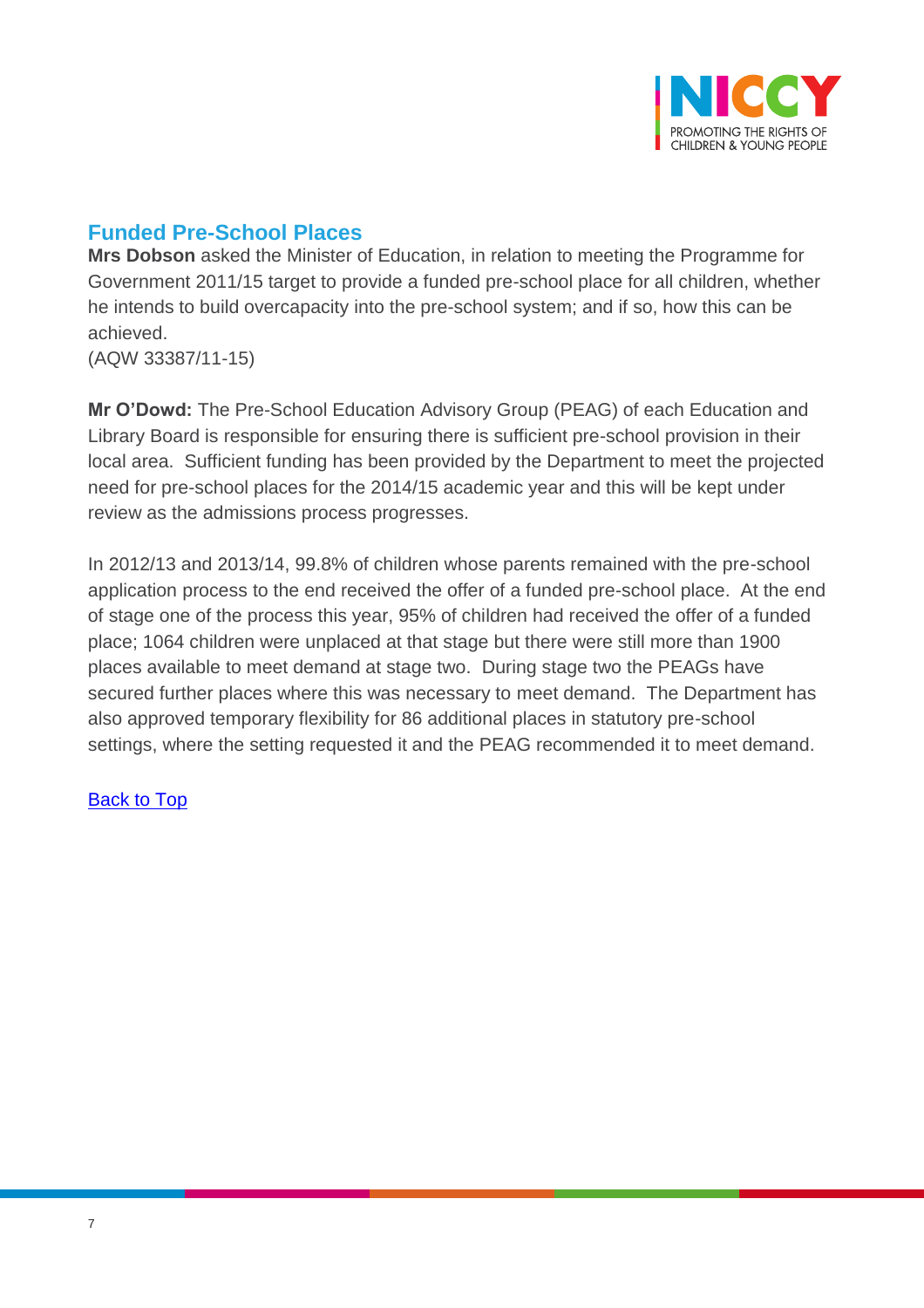

## <span id="page-7-0"></span>**Home Education**

**Mr Kinahan** asked the Minister of Education what laws are extant to regulate home education. (AQW 33473/11-15)

**Mr O'Dowd:** The legislation which applies to the education of pupils of compulsory school age, including pupils who are receiving elective home education, confers specific powers on both the Education and Library Boards (the Boards) and on parents.

Article 44 of the Education and Libraries (NI) Order 1986 requires that the Boards have regard to the general principle that, so far as is compatible with the provision of efficient instruction and training and the avoidance of unreasonable public expenditure, pupils shall be educated in accordance with the wishes of their parents.

Article 45 (1) of the Education and Libraries (NI) Order 1986 places a duty on parents of children of compulsory school age to ensure that the education provided to their child, whether by regular attendance at school or otherwise – which can include elective home education - is suited to the child's age, ability, aptitude and to any special educational needs the child may have. Schedule 13 of the Education and Libraries (NI) Order 1986, which makes provision for the enforcement of Article 45 (1), places a duty on the Boards to ensure that children in their area are receiving a suitable education and that parents fulfil their duty in this regard.

Where it appears to a Board that a parent of a child of compulsory school age in its area is failing to perform the duty imposed by Article 45(1), the Board can serve on the parent a notice requiring him/her, within a set period, to satisfy the Board that the child is, by regular attendance at school or otherwise, receiving efficient and appropriate full-time education.

In cases where a parent fails to demonstrate that the education provided meets the child's specific needs the Board may, in accordance with Schedule 13 of the Education and Libraries (NI) Order 1986, serve a School Attendance Order (SAO) on the parent to require that the child becomes a registered pupil at the school named in the order. Where a parent applies for the order to be revoked the Board may do so if the parent has demonstrated that suitable arrangements have been made for the education of the child.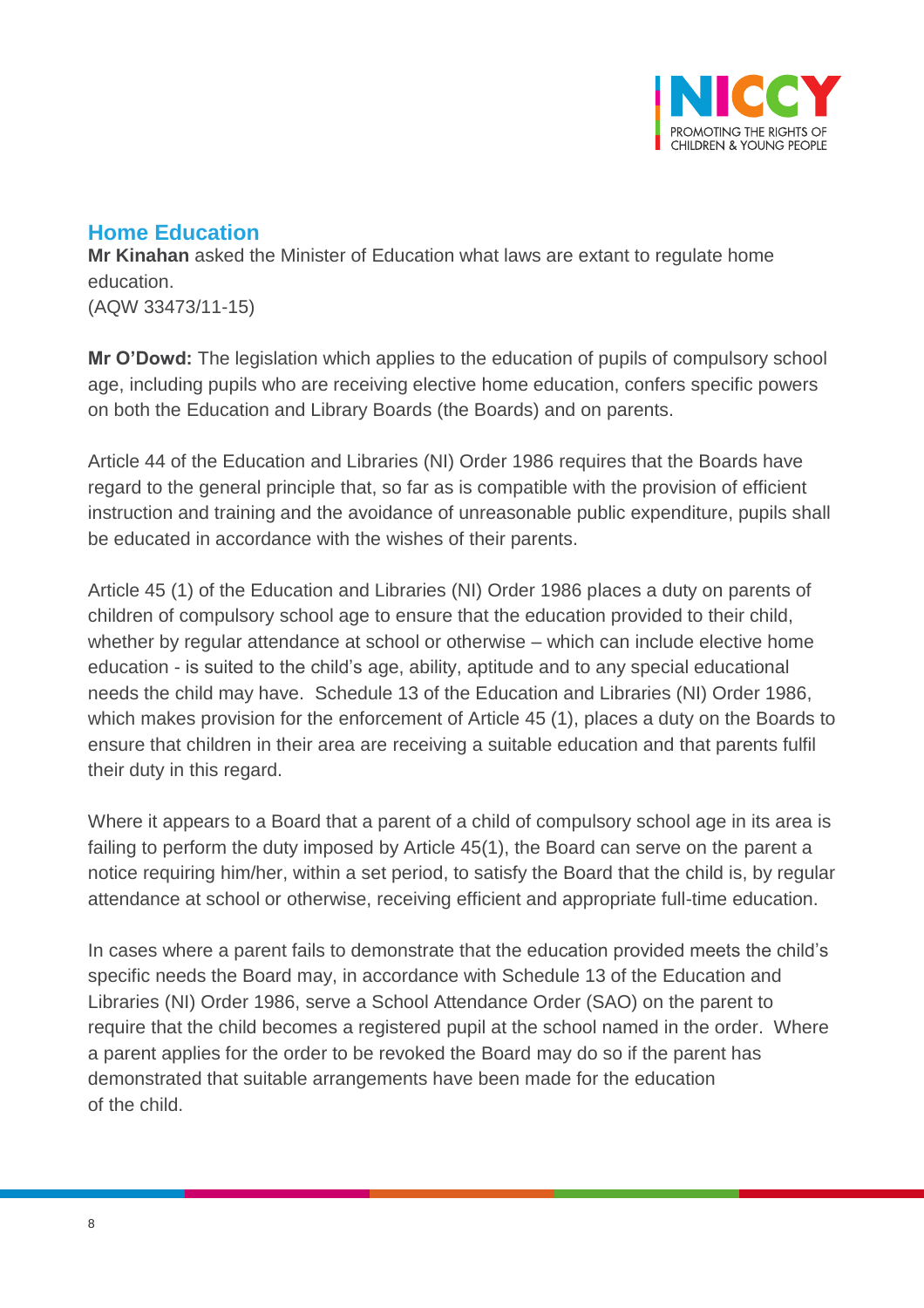

If considered necessary, a Board may make application for an Education Supervision Order (ESO) to the Family Proceedings Court. Legal provisions for ESOs and Care Orders are contained in the Children (NI) Order 1995. The effect of an ESO is that the responsibility for securing the child's education is removed from the parents and transferred to the Board named in the order.

The Boards may also provide support to parents who chose to home educate including advice and guidance on suitable learning materials, on training or examination options. The level of training and advisory support will relate to the age and developmental profile of the child.

[Back to Top](#page-0-0)

### <span id="page-8-0"></span>**Home Education**

**Mr Kinahan** asked the Minister of Education whether primary legislation will result from the current public consultation process being carried out by Education and Library Boards on home education. (AQW 33475/11-15)

**Mr O'Dowd:** The Education and Library Boards are seeking to engage in consultation with key stakeholders who have an interest in elective home education for children and young people. The Boards commenced an open consultation process on the draft elective home education policy on 27th April 2014 which will end on 27th June 2014.

The response to the consultation process will be given due and careful consideration and will help inform future consideration as to the adequacy and appropriateness of existing legislation as it applies to elective home education. It is too early in the process at the present time to determine if legislative changes may be required.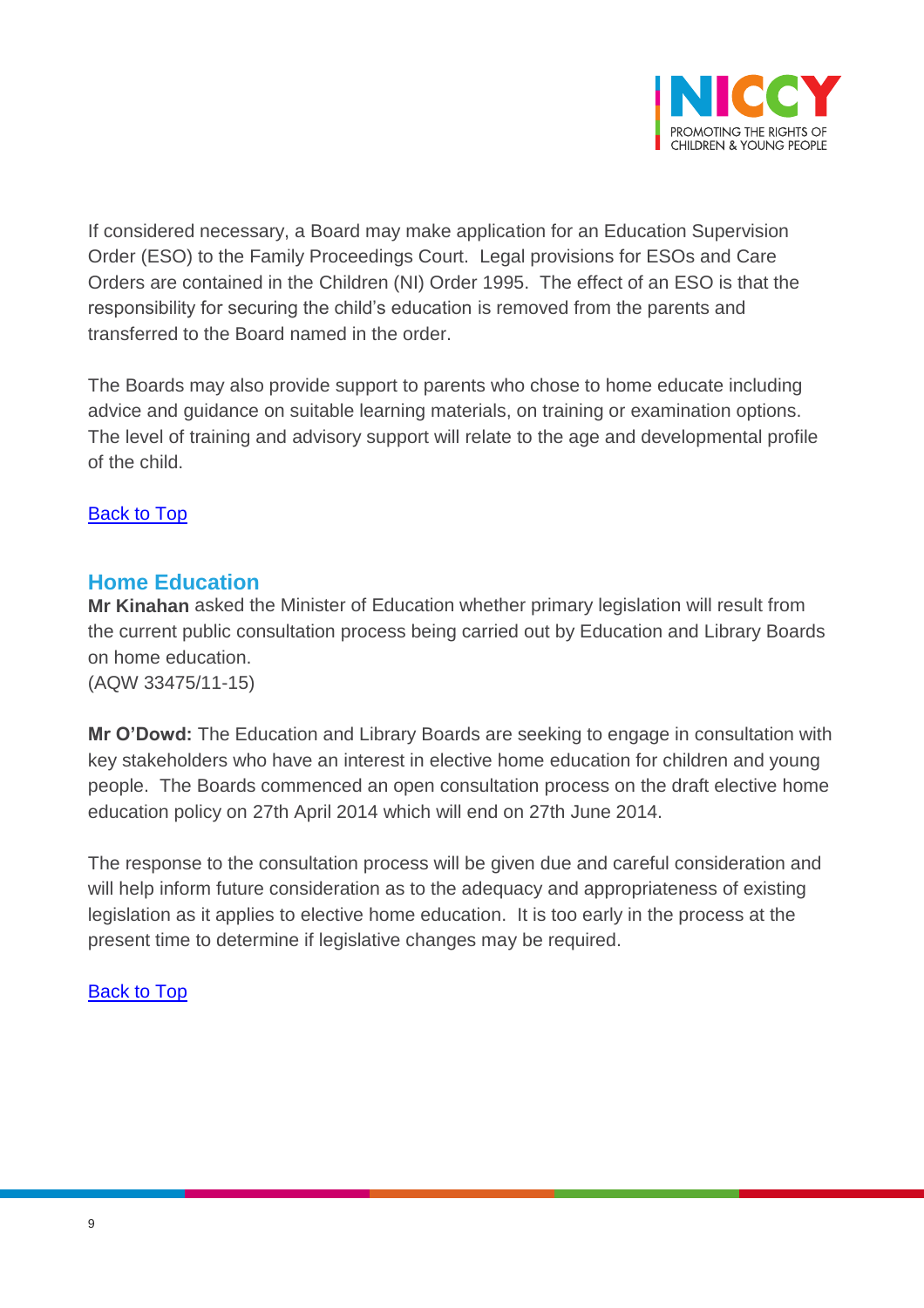

# <span id="page-9-0"></span>**Free School Transport**

**Lord Morrow** asked the Minister of Education for an update on the review into the eligibility criteria for free school transport, including when the review commenced. (AQW 33491/11-15)

**Mr O'Dowd**: I launched the Review of Home to School Transport on 2nd December 2013. The Review is being taken forward by an Independent Panel which, to date, has gathered views and opinions from interested individuals and groups, and collected evidence through a Call for Evidence questionnaire that was available between 13th February and 4th April 2014. The Independent panel is now considering the evidence it has collected and will report its recommendations to me at the end of August 2014.

### [Back to Top](#page-0-0)

### <span id="page-9-1"></span>**Home to School Transport**

**Mr Kinahan** asked the Minister of Education, other than the Call for Evidence, how the views of stakeholders, including children and young people, have been taken into consideration in relation to the issue of home to school transport. (AQW 33582/11-15)

**Mr O'Dowd:** In addition to the Call for Evidence, the Home to School Transport Review Panel has engaged extensively with stakeholders during the course of the Review. They have met with over 80 organisations, including the key stakeholders of Education and Library Boards, Translink, schools and sectoral bodies as well as receiving briefings and meeting with a number of government departments, including those in other jurisdictions. It has also consulted with many young people on a cross sector and cross community basis. The views from all these contacts will inform the Panel as they make their recommendations.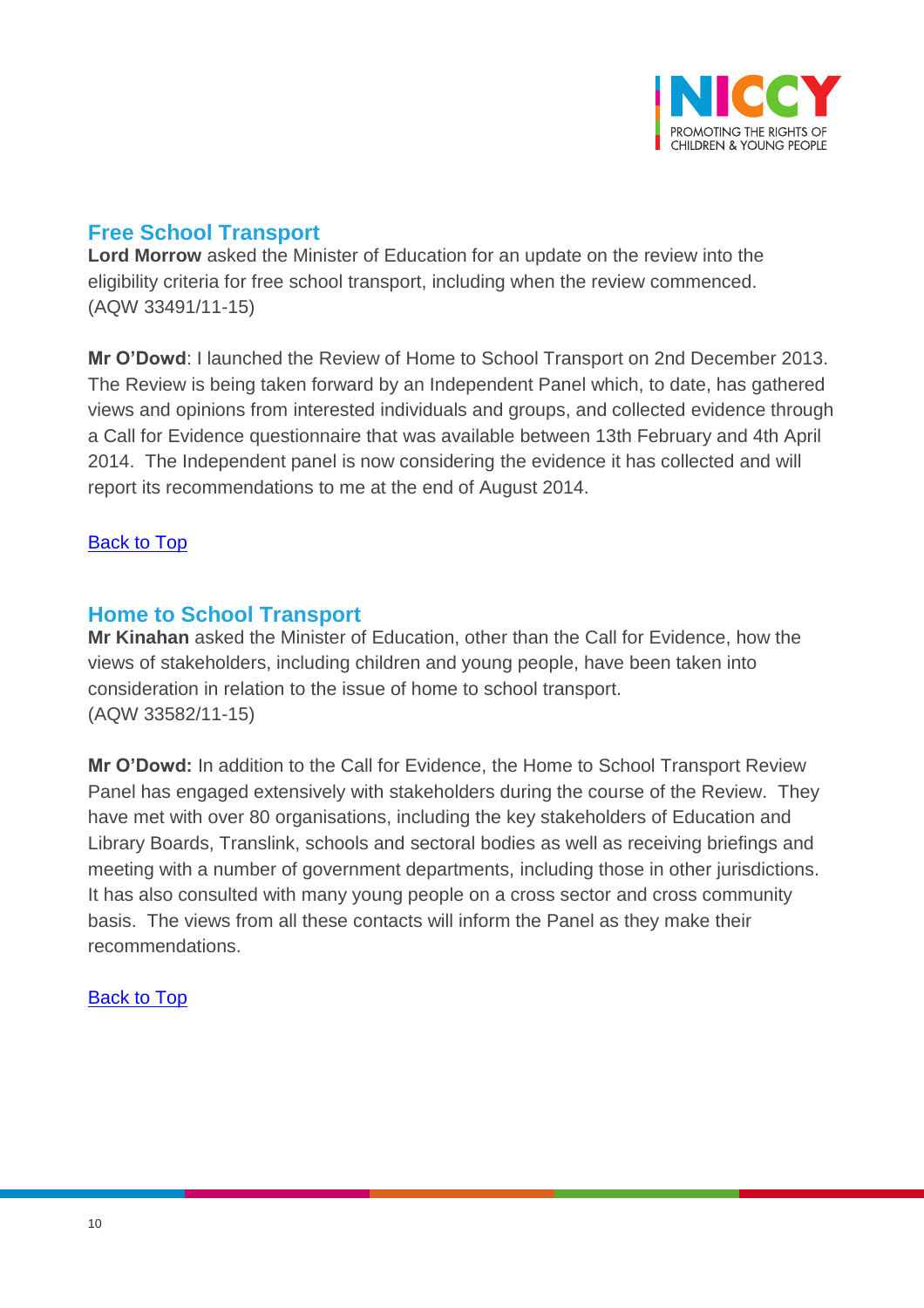

## <span id="page-10-0"></span>**Pupils Who do Not Have English or Irish as a First Language**

**Mr McNarry** asked the Minister of Education, pursuant to AQW 33153/11-15, what are the first languages of these 9,730 children. (AQW 33612/11-15)

**Mr O'Dowd:** The first language of the 9,730 pupils in primary schools and preparatory departments (including nursery units and reception) that do not have English or Irish as their first language, and the numbers of pupils recorded for each, are detailed in the table below.

| <b>First Language</b>        | <b>No. of Pupils</b> |
|------------------------------|----------------------|
| Polish                       | 3198                 |
| Lithuanian                   | 1371                 |
| Portuguese                   | 593                  |
| Malayalam                    | 472                  |
| Tagalog/Filipino             | 353                  |
| Latvian                      | 305                  |
| Slovak                       | 272                  |
| Chinese (Mandarin/Putonghua) | 235                  |
| Chinese (Cantonese)          | 209                  |
| Arabic                       | 199                  |
| <b>Russian</b>               | 199                  |
| Hungarian                    | 172                  |
| Romanian                     | 154                  |
| Tetum                        | 143                  |
| Hindi                        | 137                  |
| Spanish                      | 110                  |
| Chinese (Any Other)          | 99                   |
| Urdu                         | 99                   |
| Bengali/Bangla/Sylheti       | 91                   |
| Romany                       | 83                   |
| Somali                       | 80                   |
| <b>Bulgarian</b>             | 77                   |
| French                       | 67                   |
| Czech                        | 63                   |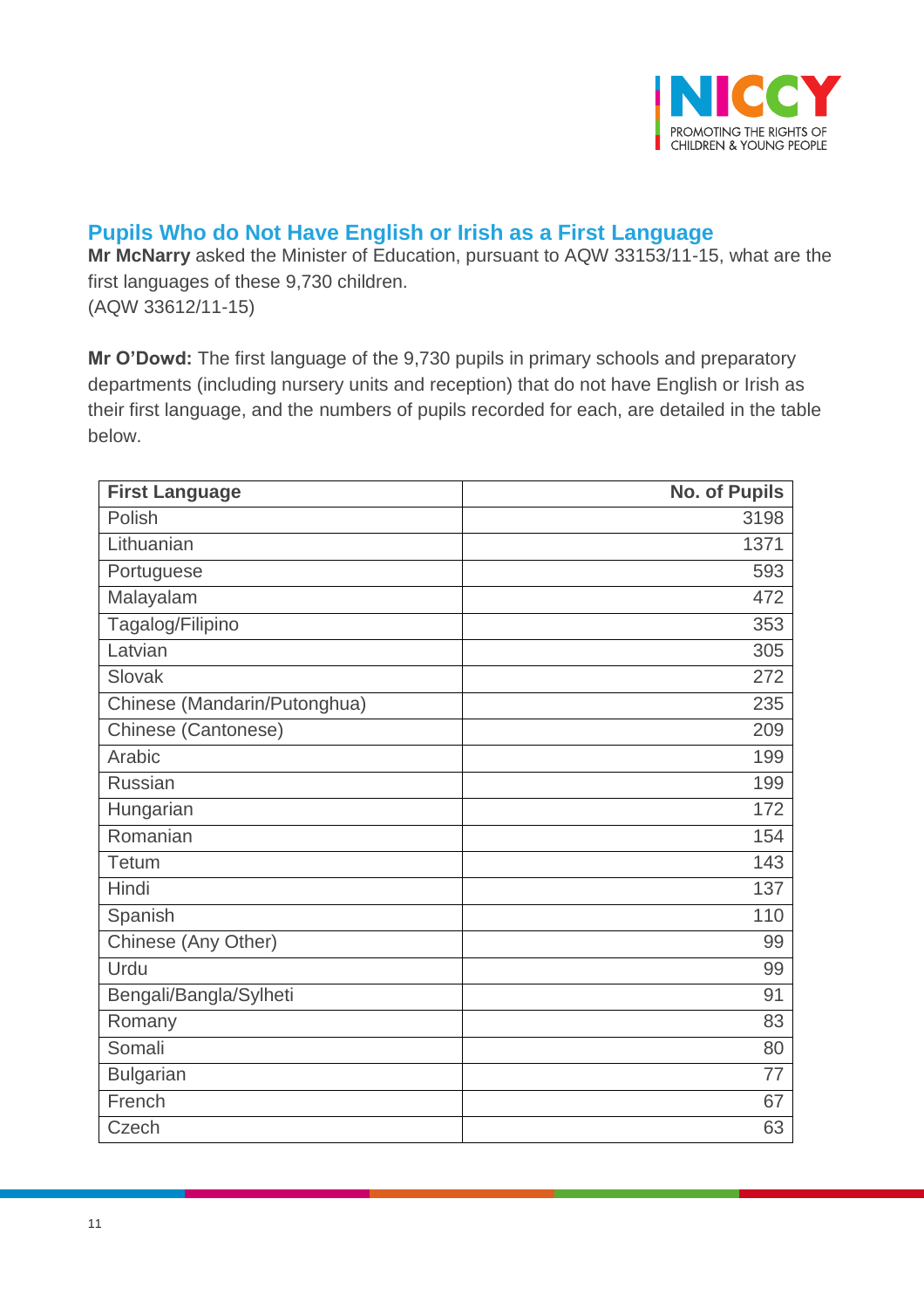

| <b>First Language</b>        | <b>No. of Pupils</b> |
|------------------------------|----------------------|
| Tamil                        | 63                   |
| German                       | 59                   |
| Telugu                       | 59                   |
| Panjabi                      | 52                   |
| Thai                         | 50                   |
| Malay/Indonesian             | 47                   |
| Italian                      | 39                   |
| Albanian/Shqip               | 36                   |
| Pashto/Pakhto                | 32                   |
| Yoruba                       | 32                   |
| Shona                        | 31                   |
| Dutch/Flemish                | 29                   |
| <b>Afrikaans</b>             | 24                   |
| Nepali                       | 24                   |
| Edo/Bini                     | 23                   |
| <b>Turkish</b>               | 22                   |
| Gujarati                     | 19                   |
| Marathi                      | 19                   |
| Greek                        | 18                   |
| Japanese                     | 15                   |
| Fijian                       | 13                   |
| Korean                       | 13                   |
| Persian/Farsi                | 9                    |
| Ukrainian                    | 9                    |
| Finnish                      | 8                    |
| Igbo                         | 8                    |
| Swedish                      | 8                    |
| Kannada                      | $\overline{7}$       |
| Pahari/Himachali (India)     | $\overline{7}$       |
| Xhosa                        | 7                    |
| Swahili/Kiswahili            | 6                    |
| Slovenian                    | 5                    |
| Akan/Twi-Fante               | $\star$              |
| <b>British Sign Language</b> | $^{\star}$           |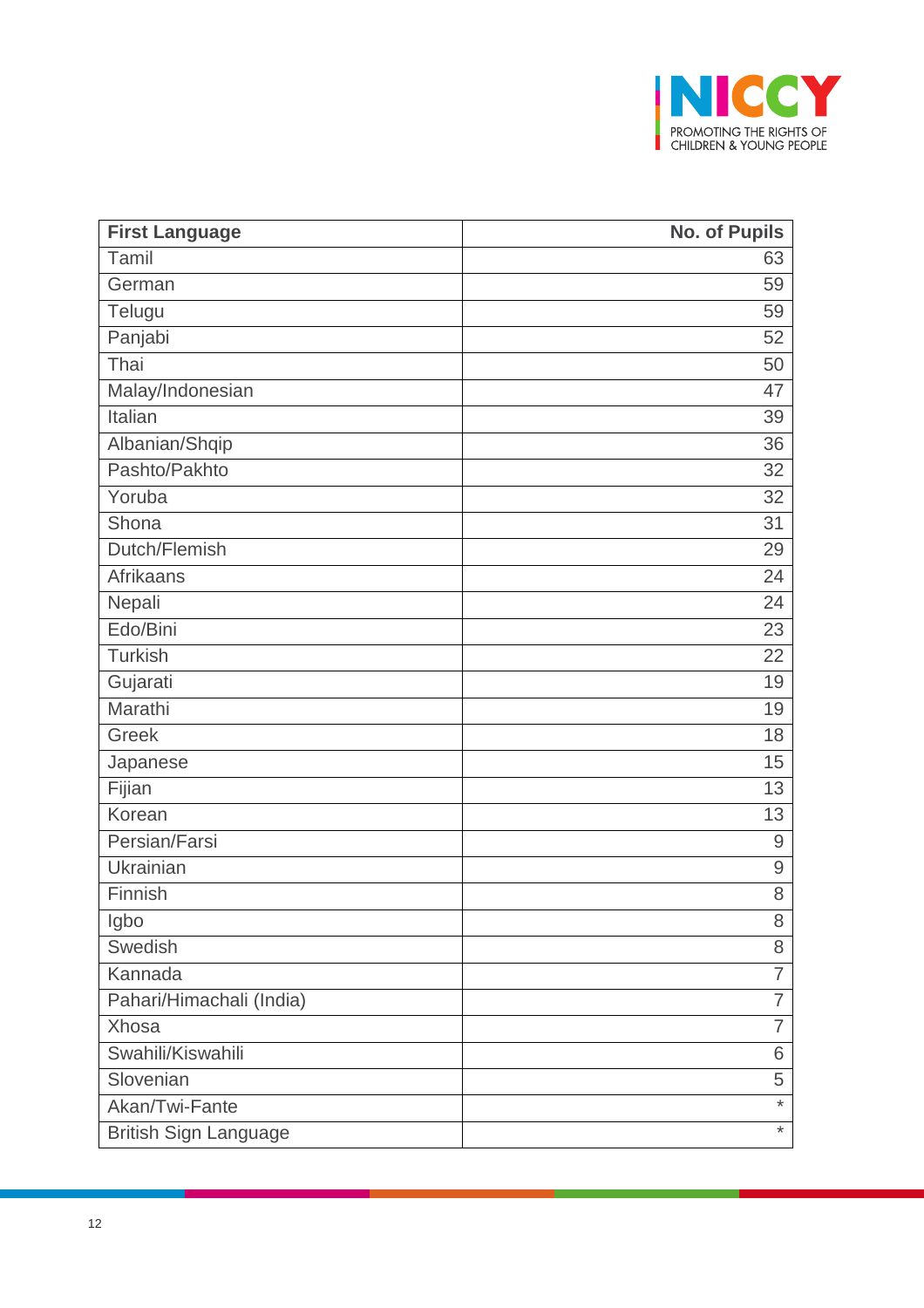

| <b>First Language</b>       | <b>No. of Pupils</b> |
|-----------------------------|----------------------|
| Chinese (Hokkien/Fujianese) | $\ast$               |
| Creole English              | $\star$              |
| <b>Creole French</b>        | $\star$              |
| Danish                      | $\star$              |
| Estonian                    | $\star$              |
| Icelandic                   | $\star$              |
| <b>Kurdish</b>              | $\star$              |
| Luganda/Ganda               | $\star$              |
| Macedonian                  | $\star$              |
| <b>Maltese</b>              | $\star$              |
| Ndebele                     | $\ast$               |
| Oriya                       | $\star$              |
| Rajasthani/Marwari          | $\star$              |
| Serbian/Croatian/Bosnian    | $\star$              |
| Sinhala/Sinhalese           | $\star$              |
| Tsonga                      | $\star$              |
| Tswana/Setswana             | $\star$              |
| Vietnamese                  | $\star$              |
| Welsh/Cymraeg               | $\star$              |
| Zulu                        | $\star$              |
| <b>Other Language</b>       | 109                  |
| <b>Total</b>                | 9730                 |

**Source:** NI school census

**\*** denotes fewer than 5 pupils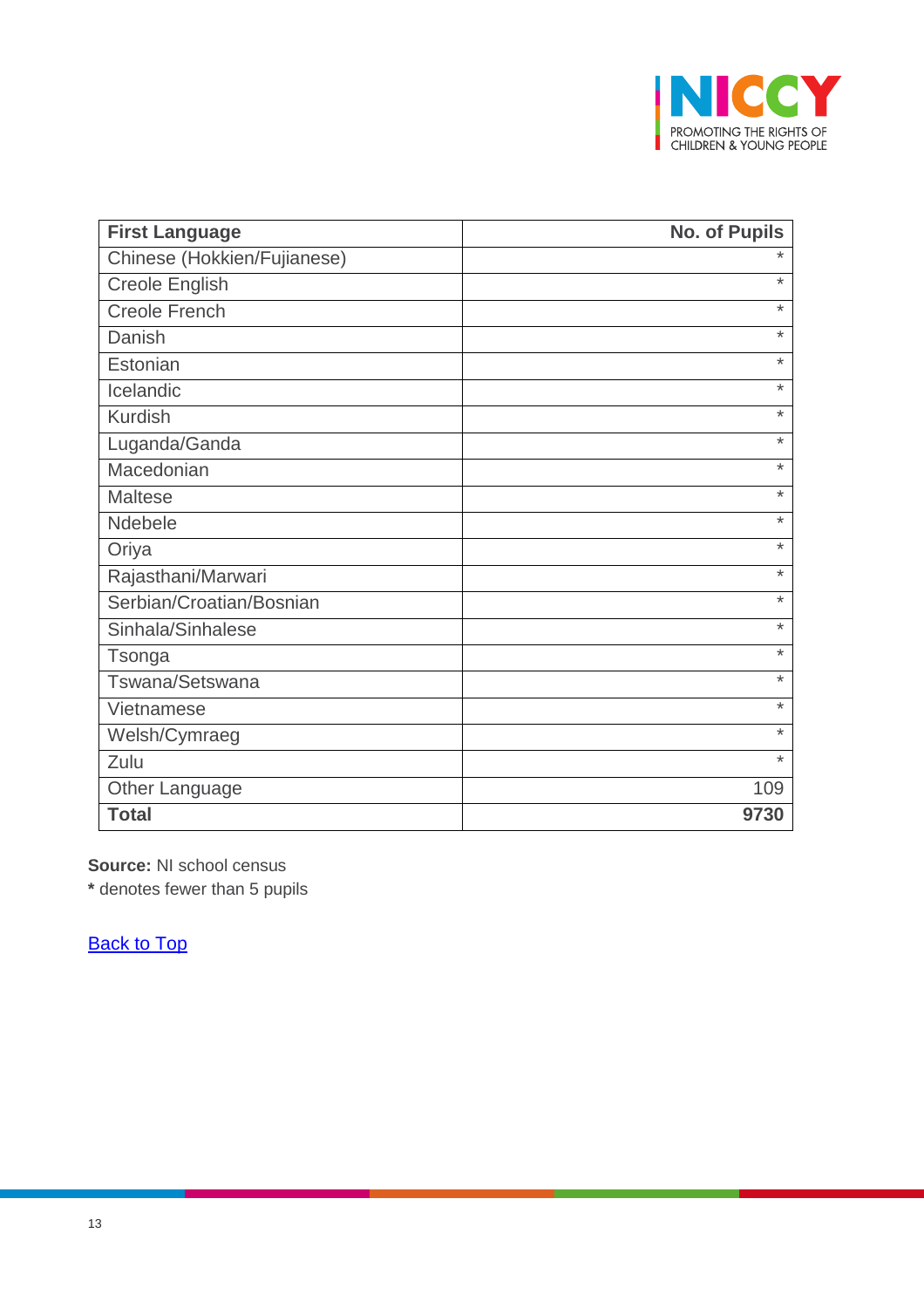

# **Department of Health**

# <span id="page-13-0"></span>**Day Care Facilities for Children with Special Needs: Rathmoyle**

**Mr McMullan** asked the Minister of Health, Social Services and Public Safety whether the day care facilities for children with special needs will remain on the Rathmoyle site after the construction of the 28 Supported Living Units. (AQW 33431/11-15)

**Mr Poots**: To date nothing has been confirmed in relation to the supported living development on the Rathmoyle site. Northern HSC Trust staff are continuing to work with the stakeholder group for the supported living development and they will update users of the resource centre, and their relatives, as soon as plans for the site can be confirmed.

The Trust met with the families of people who attend the resource centre in September 2013. At that time, the families indicated that their preference was for the current day care facility at Rathmoyle to be retained and the Trust indicated that it would seek to facilitate this. The Trust advised the families that the time frame for any development on the site would be 2015/16.